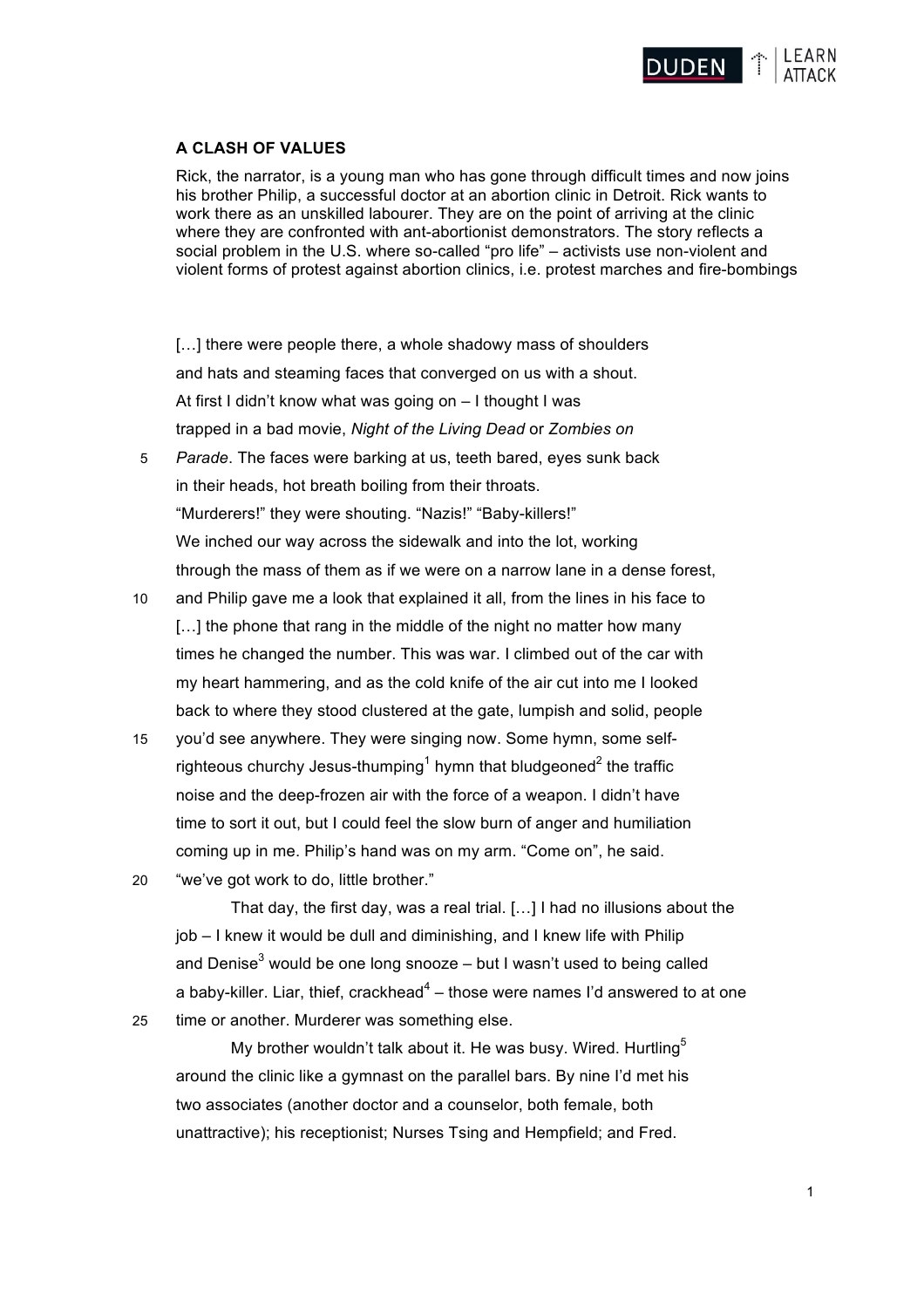## **DUDEN**

- 30 Fred was a big rabbit-looking<sup>6</sup> guy in his early thirties with a pale reddish moustache and hair of the same color climbing out of his head in all directions. He had the official title "technician", though the most technical things I saw him do were drawing blood and divining<sup>7</sup> urine for signs of pregnancy, clap<sup>8</sup>, or worse. None of them – not my brother, the nurses, the
- 35 counselor, or even Fred wanted to discuss what was going on at the far end of the parking lot and on the sidewalk out front. The zombies with the signs – yes signs, I could see the out the window, ABORTION KILLS and SAVE THE PREBORNS and I WILL ADOPT YOUR BABY – were of no more concern to them than mosquitoes in June or a sniffle in December. Or
- 40 at least that was how they reacted.

I tried to draw Fred out on the subject as we sat together at lunch in the back room. We were surrounded by shadowy things in jars of formalin, gleaming stainless-steel sinks, racks of test tubes, reference books, cardboard boxes full of drug samples and syringes and gauze pads

45 and all the rest of the clinic's paraphernalia. "So what do you think of all this, Fred?" I said, gesturing toward the window with the ham-and-Swiss on rye Denise had made me in the dark hours of the morning.

Fred was hunched over a newspaper, doing the acrostic puzzle $9$  and sucking on his teeth. His lunch consisted of a microwave chili-and-cheese  $50$  burrito and a quart of root beer<sup>10</sup>. He gave me a quizzical look.

"The protesters, I mean. The Jesus-thumpers out there. Is it like this all the time?" And then I added a little joke, so he wouldn't think I was intimidated: "Or did I just get lucky?"

"Who, them?" Fred did something with his nose and his upper teeth, 55 something rabbity, as if he were tasting the air. "They're nobody. They're nothing."

"Yeah?" I said, hoping for more, hoping for some details, some explanation, something to assuage<sup>11</sup> the creeping sense of guilt and shame that had been building in me all morning. Those people had pigeonholed<sup>12</sup>

- 60 me before I'd even set foot in the door, and that hurt. They were wrong. I was no baby-killer – I was just the little brother of a big brother, trying to make a new start. And Philip was no baby-killer, either – he was a guy doing his job, that was all. Shit, somebody had to do it. Up to this point I'd never really given the issue much thought – my girlfriends, when there
- 65 where girlfriends, had taken care of the preventive end of things on their own, and we never really discussed it – but my feeling was that there were too many babies in the world already, too many adults, too many suet-